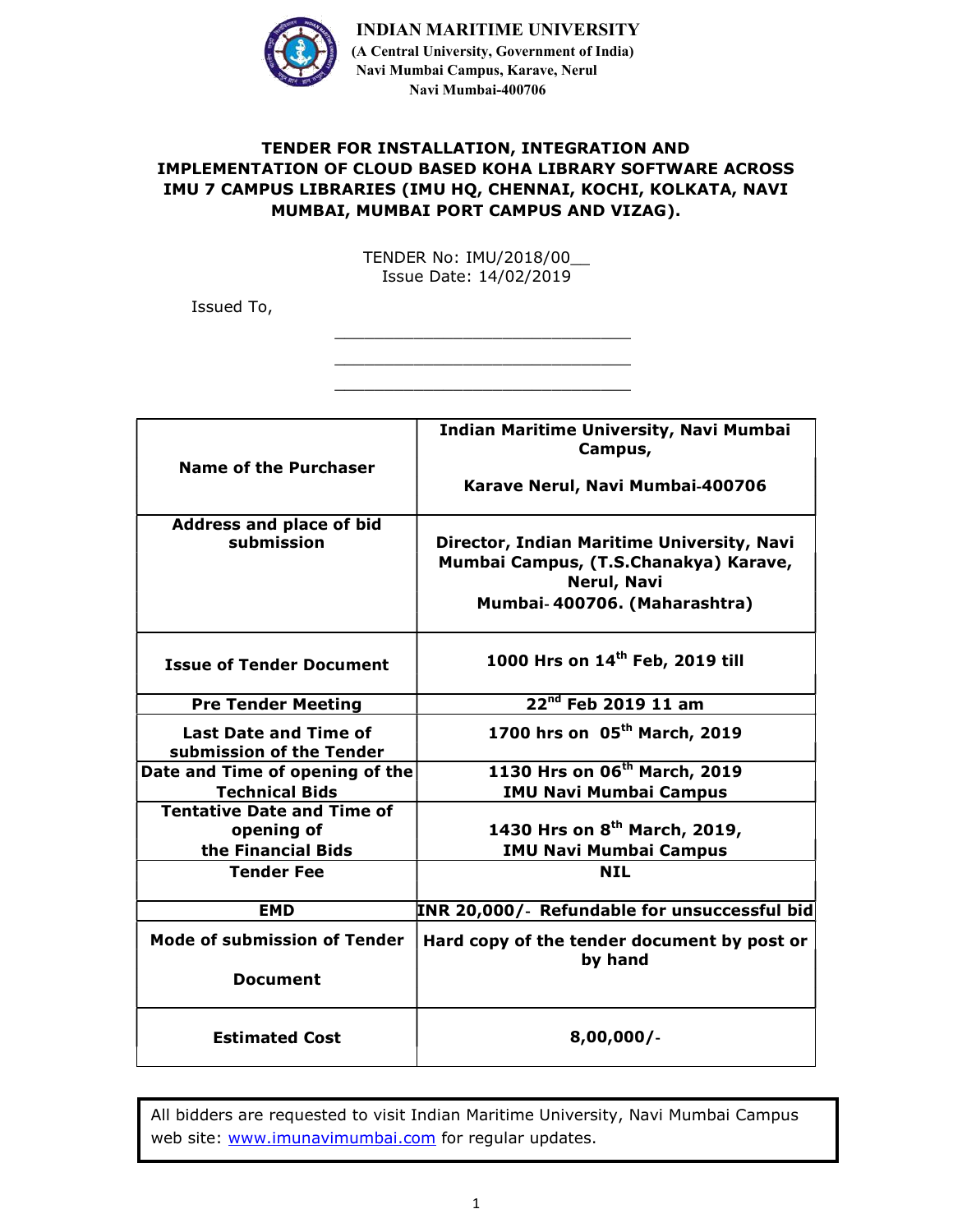

## Tender for Installation, Integration and Implementation of Cloud based Koha library software across IMU 7 campus libraries (IMU HQ, Chennai, Kochi, Kolkata, Navi Mumbai, Mumbai Port campuses & Vizag).

IMU Navi Mumbai invites sealed Tender from the Vendors/Suppliers for Installation, Integration and Implementation of Cloud based Koha Library Management System in IMU Campus Libraries located at IMU HQ, Chennai, Kochi, Kolkata, Navi Mumbai Campuses, Mumbai Port Campus, Vizag Campus & IMU HQ. The said Tenders must be submitted in the office of the Director, IMU Navi Mumbai Campus, (T.S.Chanakya) Karave, Nerul, Navi Mumbai- 400706. (Maharashtra) India on or before 5<sup>th</sup> March, 2019 up to 1700 hrs. Sealed cover of the Tenders must be marked on the top of the envelope as "Tender for Installation, Integration and Implementation of Cloud based Koha Library Management System in IMU Campus Libraries."

Details of the same available on IMU Navi Mumbai website: http://imunavimumbai.com/

Indian Maritime University, Navi Mumbai Campus herein after referred to as 'IMU-NMC'.

#### Section 1. About the Campus Libraries:

The IMU having 7 number of campus libraries spread across six different locations in India details are given as below:

- 1. IMU HQ Library at Chennai
- 2. IMU Chennai Campus Library, Located at Chennai.
- 3. IMU Kolkata Campus Library, Located at Kolkata.
- 4. IMU Visakhapatnam Campus Library, Located at Visakhapatnam.
- 5. IMU Kochi Campus Library, Located at Kochi.
- 6. IMU Navi Mumbai Campus Library, Located at Navi Mumbai.
- 7. IMU Mumbai port Campus Library, Located at Mumbai.

Currently, IMU Campus Libraries has almost 4000 active users and collection approximately about 1, 40,000 documents and 9500 electronic resources.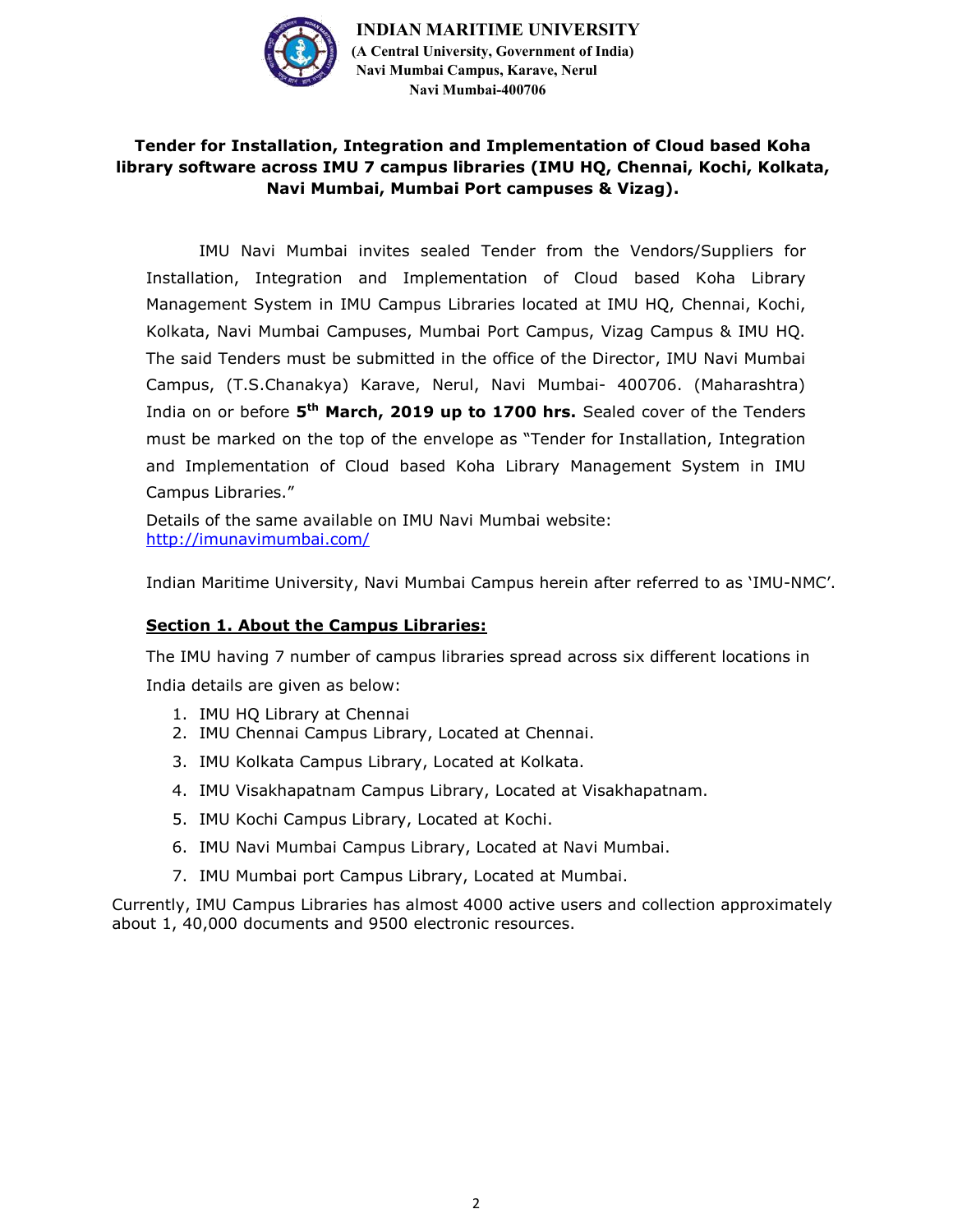

## Section 2. Documents to be submitted with tender.

(The following details and documents to be submitted with tender)

- 1) Information about bidder (Annexure -5)
- 2) Valid PAN No.
- 3) GST Number.
- 4) The bidder should submit the copies of Income tax returns for the last three financial years (2015-2016, 2016-17 & 2017-18).
- 5) a. Proof of registration of the bidder under relevant law such as companies Act and Shop & Establishment Act.

b. For partnership firms, full name and address of each partner along with the certificate copy of the registration partnership deed copy of trade license.

c. For proprietorship firms, full name and address of proprietor along with copy of trade license.

- 6) Tender document shall be signed on all the pages in token of acceptance of terms & conditions.
- 7) Declaration regarding blacklisting / debarring certificate

(Attached in **Annexure – 3**)

(The above listed documents are provided at one place with same sequence)

The documents which are not signed by the bidder or received after due date or having incomplete documents or not properly filled or received through the mail or by fax will not be considered for technical evaluation.

#### Section 3 General conditions and directions for the guidance of tenderer.

3.1 Tenders in sealed cover should be submitted as per the 'Scope of work' as indicated in Section‐6 in this tender and in accordance with instructions to tenderers i.e. as per general conditions and directions. The bids have to be given page numbers (both sides, wherever applicable) and submitted in a thick bound file to The Director, Indian Maritime University, Navi Mumbai Campus, Karave nerul, Navi Mumbai – 400706.

3.2 Tender must be submitted in one sealed main cover containing Cover I and Cover II Separately and the main cover shall be superscribed as for "Tender for Installation, Integration and Implementation of Cloud based Koha Library Management System in IMU Campus Libraries" i.e., (IMU HQ, Chennai, Mumbai Port campus, Navi Mumbai Campus, Kolkata, Visakhapatnam, Kochi)".All the covers shall be addressed to The Director, Indian Maritime University, Navi Mumbai Campus, Karave nerul, Navi Mumbai – 400706. Name and address of the Tenderer shall also be written on all covers.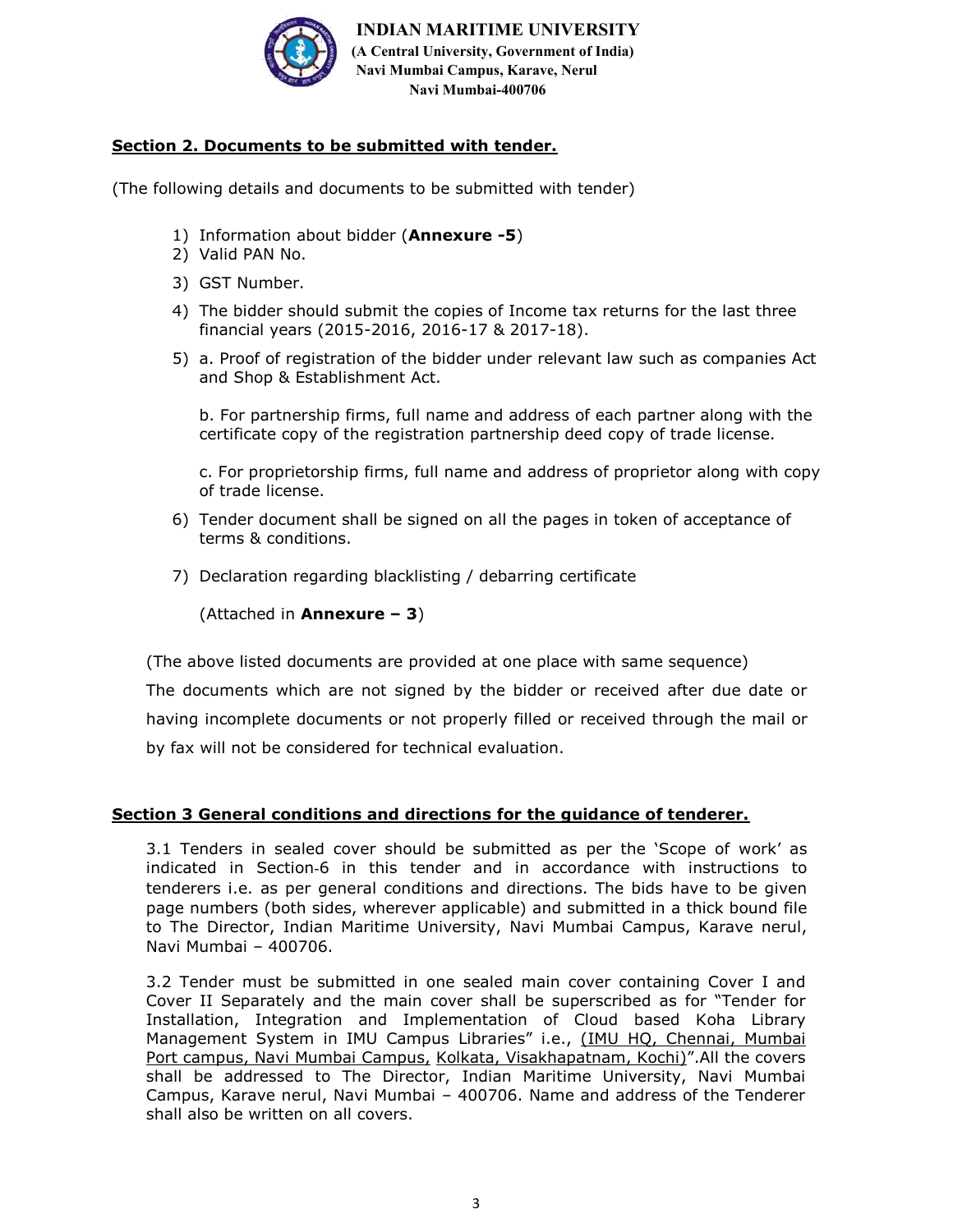

3.3 The Tenderer shall clearly write on Cover- I as Technical Bid & Cover- II as Financial / Price Bid and shall super scribed "Tender for Installation, Integration and Implementation of Cloud based Koha Library Management System in IMU Campus Libraries" i.e. (IMU HQ, Chennai, Mumbai port campus, Navi Mumbai Campus, Kolkata, Visakhapatnam and Kochi)".

3.4 The response sheets of Technical bid are placed at Annexure 1 and format of Price bid are placed at Annexure - 2

3.5 The tender shall be submitted in bound form and not in loose sheets.

3.6 On the date of opening of technical bid, only the Main Cover and Cover‐I (Technical Bid) alone will be opened. Cover‐II of various Tenderers will be put in a sealed cover in the presence of the Tenderers or their authorized representatives, who are present on the date of opening of Technical bid. Authorization letter from their employer regarding Authorizing the representative to be present for opening the bid has to be submitted to the tender committee on the day of opening of both the technical bid and financial bid.

3.7 Each vendor(s) /bidder (s) must submit only one bid.

3.8 The price information should only be furnished in Price Bid (Cover II).

3.9 Tender documents are not transferable.

3.10 The Tenderer shall quote for all items and services indicated in the Tender. Tenderer responses that do not cover all items shall be summarily rejected.

3.11 The Tender should be complete in all respects and if the Tender is incomplete the same may be rejected.

#### 3.12 Amendment to Tender Document

3.12.1 At any time prior to the last date for receipt of the bids, IMU, may, for any reason, whether at its own initiative or in response to a clarification requested by a prospective Tenderer, modify the Tender Document by an amendment.

3.12.2 The amendment will be displayed in the website of IMU NMC i.e., www.imunavimumbai.com

3.13 In order to afford prospective Tenderers, reasonable time in which to take the amendment into account in preparing their bids, IMU may or at its own discretion, extend the last date for receipt of bids.

3.14 The Earnest Money deposited by the unsuccessful Tenderer will be refunded without any interest on placement of Order on the successful Tenderer. The EMD for the successful Tenderer shall be refunded on submission of Security Deposit equivalent to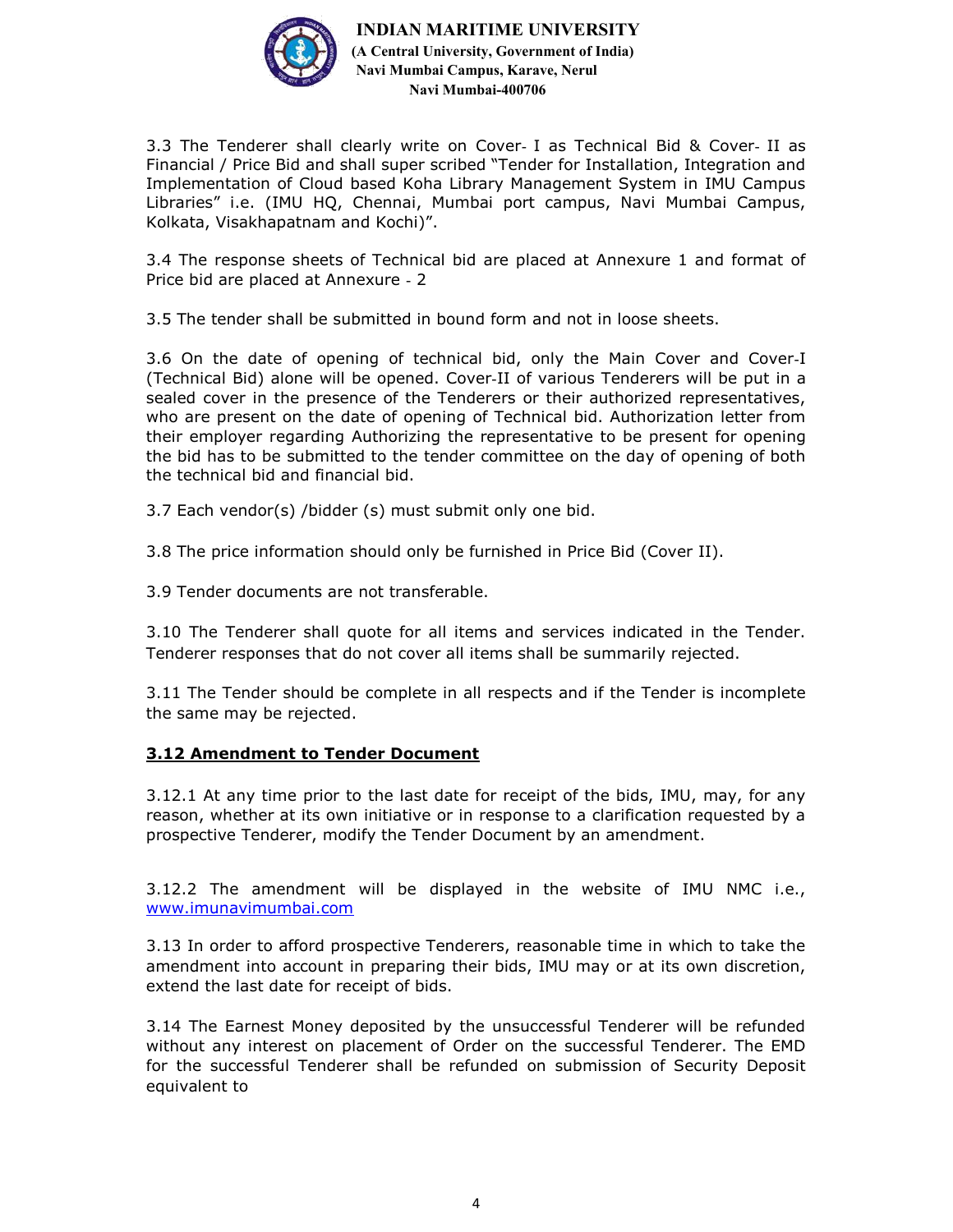

10% of the order value (final accepted tender value) in the form of Bank guarantee in favour of IMU Navi Mumbai Campus within seven days of issue of work order Valid till completion of the warranty period after the successful implementation of the software.

3.15 The prices quoted should be on Indian Rupee basis and should include the base price (inclusive of freight, forwarding, Insurance coverage till acceptance and delivery at IMU Campus), installation, integration and testing. GST / Taxes are exclusive of base price. IMU does not bind itself to accept claims for extra payment for items not included in the Tender. Any revision in statutory levies during the period between placement of Order and Installation, integration and till successful testing of the software would be paid by IMU on receiving documentary evidence for such revisions against the information furnished in the Tender.

3.16 The Tenderer shall abide by the specifications and terms and conditions as mentioned in this tender.

3.17 EMD of the Tenderer would be forfeited if ‐

- a) The tenderer is not willing to abide by the terms of conditions after submission of tender.
- b) The tenderer does not honor the clarifications provided to IMU.
- c) Withdraws or amends or impairs or derogates from the tender in any respect within the period of validity of its tender before receipt of final acceptance.
- d) Fails to submit security deposit as indicated in this tender within the stipulated time. (This is applicable to tenderer whose tender has been accepted)

3.18 Tenders will be opened on the day and time as indicated in this document. Eligible Tenderers as above should send letter of authorization with attested specimen signatures of their representatives who are deputed to attend at the time of opening of Tenders. Representative without such authorization letters may not be permitted to be present to witness the opening. (Only one person is authorized to attend on behalf of each Tenderer for Bid Opening).

3.19 The service Provider should enclose a document highlighting how he intends to implement the service to IMU by giving the implementation scheme, hosting services, etc.,

3.20 The bidder has to give a presentation on the methodology adopted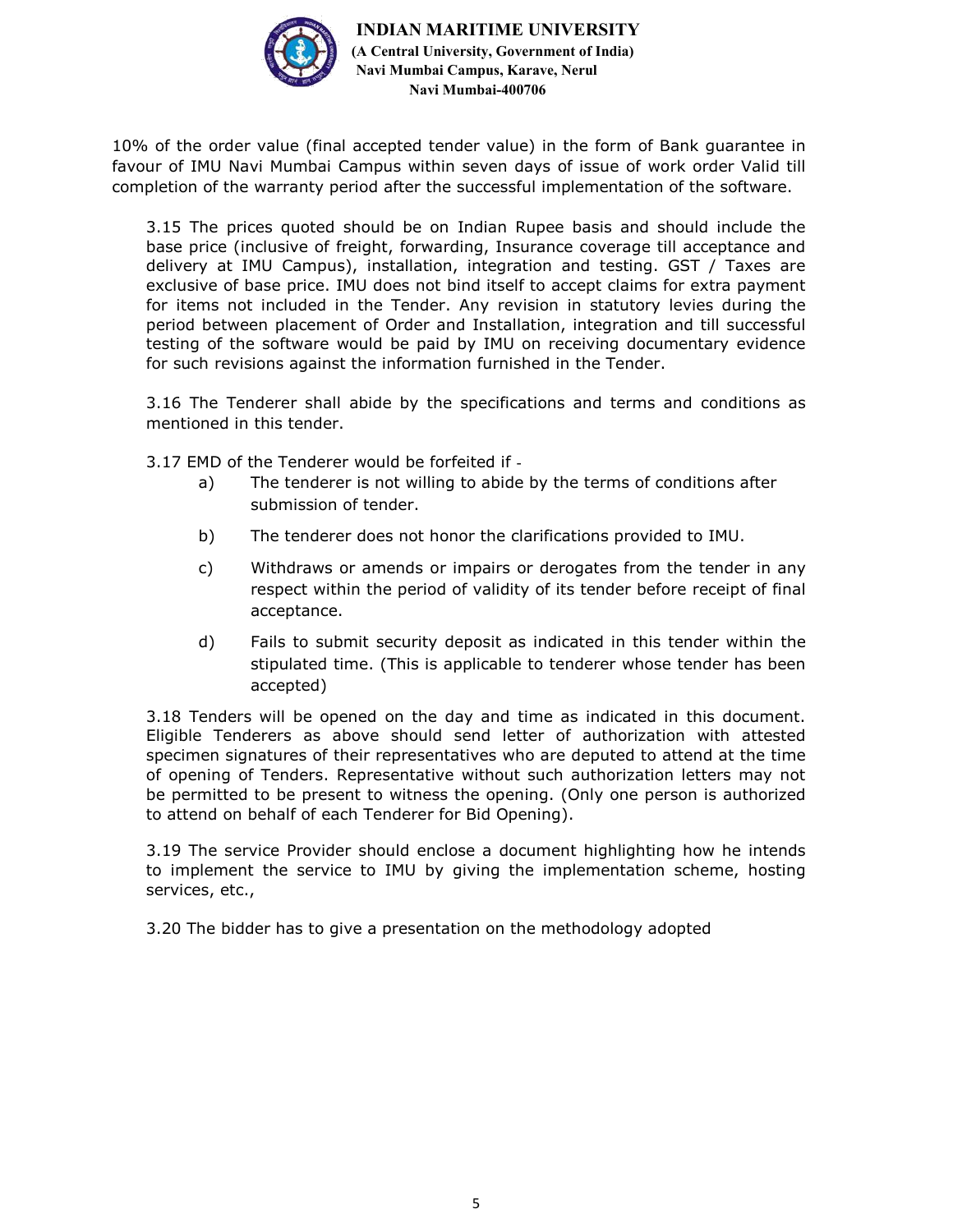

## Section 4 (i) Eligibility Criteria for Technical Evaluation for Tender.

The tenderer should meet the following eligibility criteria.

| SI | <b>Eligibility Criteria</b>                                                                                                                                                                                                                                                                                                                                                                                                     | <b>Proof of document with</b> |
|----|---------------------------------------------------------------------------------------------------------------------------------------------------------------------------------------------------------------------------------------------------------------------------------------------------------------------------------------------------------------------------------------------------------------------------------|-------------------------------|
| No |                                                                                                                                                                                                                                                                                                                                                                                                                                 | page number                   |
| 1. | The bidder must have successfully executed work for<br>'deployment of koha" during last 3 years, as per below.<br>(Similar work: Deployment of Koha)                                                                                                                                                                                                                                                                            |                               |
|    | Three similar work completed with each overall costing of<br>INR 1,00,000.00                                                                                                                                                                                                                                                                                                                                                    |                               |
|    | <b>OR</b>                                                                                                                                                                                                                                                                                                                                                                                                                       |                               |
|    | Two similar work completed with each overall costing of<br>INR 2,00,000.00                                                                                                                                                                                                                                                                                                                                                      |                               |
|    | OR.                                                                                                                                                                                                                                                                                                                                                                                                                             |                               |
|    | One similar work completed with overall costing of INR<br>3,00,000.00                                                                                                                                                                                                                                                                                                                                                           |                               |
|    | [Mode of proof: Copy of purchase order / Contract for<br>providing 'Award of work'. Copy of completion certificate /<br>Final Invoice/ Letter indicating return of security deposit                                                                                                                                                                                                                                             |                               |
|    | for providing satisfactory 'Completion of work'. Should be                                                                                                                                                                                                                                                                                                                                                                      |                               |
|    | furnished for each of the projects.]                                                                                                                                                                                                                                                                                                                                                                                            |                               |
| 2. | The bidder has experience of migrating data along with the<br>multimedia files attached with the records from LIBSYS to<br>Koha software for at least 03 universities/IITs/IIMs/ NITs /<br>Institutes of national recognized. (List of institutes where<br>migration process carried out to be submitted in the<br>company letterhead along with certificate from customer<br>for having satisfactorily received such services) |                               |
| 3. | The bidder has experience of integrating RFID system with<br>Koha Software for at least 02 universities/IITs/IIMs/NITs/<br>Institutes of national recognized (List of institutes where<br>integration process carried out to be submitted in the<br>company letterhead along with certificate from customer<br>for having satisfactorily received such services                                                                 |                               |
| 4. | The vendor(s)/bidder(s) should have implemented koha<br>project in at least 3 universities/IITs/IIMs/ NITs/ Institutes<br>of national recognized in India. (Attach the document<br>evidence in the company letter head with URL of<br>implemented University / IITs/IIMs/NITs.)                                                                                                                                                 |                               |
| 5. | Provide undertaking of bibliographic, user and transaction<br>data security certificate need to be provided in the<br>company letterhead. (Find the undertaken format at<br>annexure $-4$ )                                                                                                                                                                                                                                     |                               |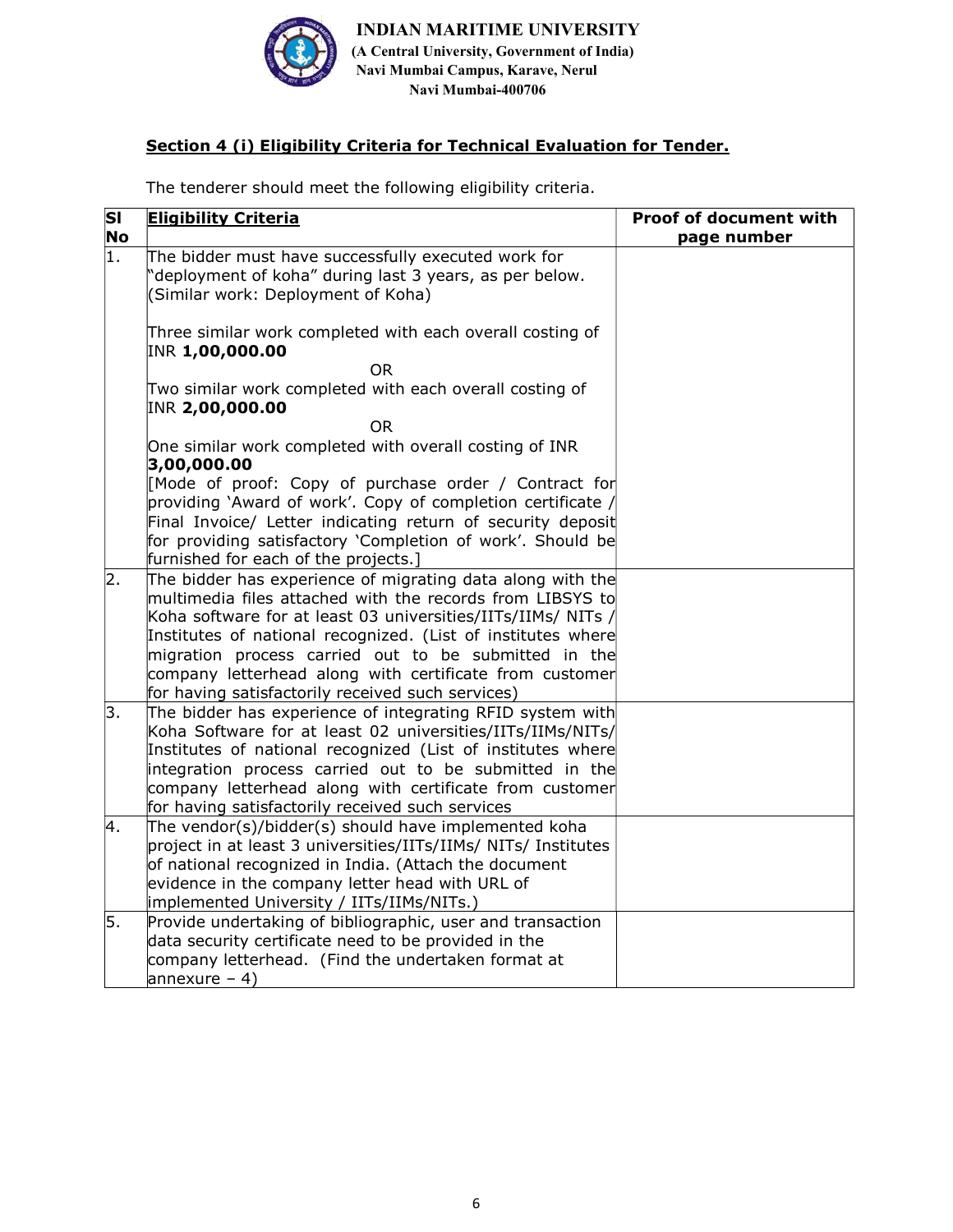

## Section 4 (ii) Evaluation of Financial Bid:

- 1. The information furnished by the bidder in cover –I (technical bid) in the prescribed format supplied by the IMU Navi Mumbai campus will form the basis for the evaluation.
- 2. In exceptional cases IMU Navi Mumbai Campus reserves the right to obtain the clarification from any of the bidder without vitiating the tendering process. If in the opinion of the IMU Navi Mumbai Campus information and documents supplied in support of the tender do not indicate meeting the requirements of the tender specifications, the tender may be determined as non-responsive and may be rejected by the IMU NMC.
- 3. After satisfying that all /or some of the bidder have attained the minimum qualifying criteria as detailed above the price bids of only technically qualified bidders will be opened. A suitable date and time for opening of the cover-II price bid will be fixed and only qualified bidder will be informed.
- 4. The cover-II Price bid will be opened in the presence of the qualified bidder or their authorized representative, if they choose to attend and present.
- 5. After evaluating the price bids received under cover II, the bidder who quoted the Lowest (L-1) Price will be awarded the work. In case the financial bid of more than one agency is same as L-1, than IMU NMC will award the work to the agency with highest turnover among such L-1 bidders.
- 6. The committee at its discretion may arrive at L-1 separately for sly No 1 of the price bid or cumulatively for SL no. 1 & 2.
- 7. The agency quoting L-1 rates will be awarded the work. Quoting unworkable rates will not be considered and such bids are labile to be rejected. The decision of the committee in this regard will be final and no further correspondence will be entertained.

#### Section 5-A. Placement of Order:

1. After evaluation of technical and financial bid process, the order will be placed on successful bidder

2. The date on which the order is placed on the successful tenderer would be Treated as the start date

3. IMU reserves the right to modify the terms and conditions to the Order, so as to meet contingency situations, which can arise from time to time. Such modifications would be discussed and agreed upon by the successful tenderer taking into consideration the cost, time and other implications. After finalization of modification, the Order may be suitably amended, if required.

4. The respective campus to issue separate work order for data entry/data migration as per requirement to the vendor.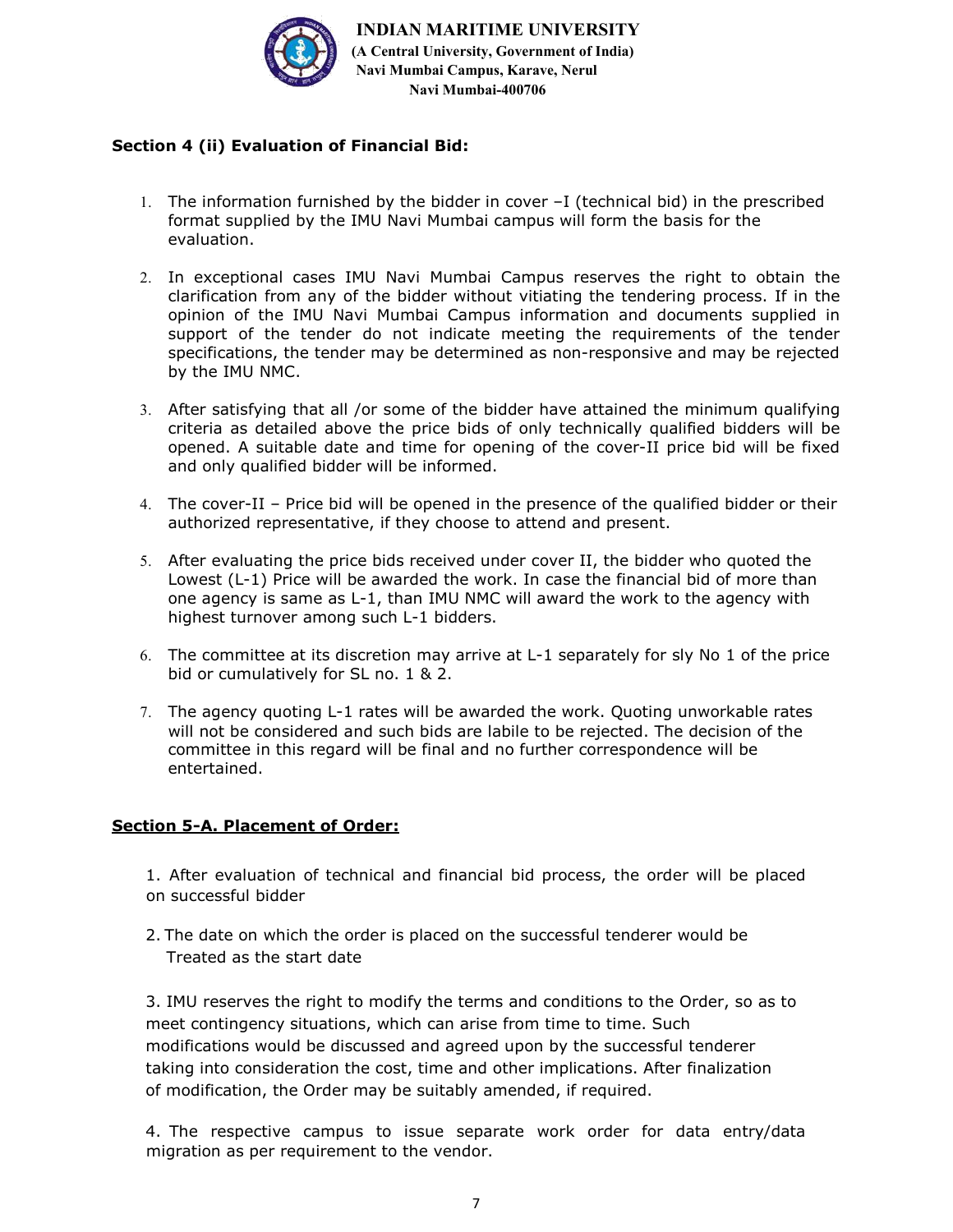

## Section 5-B. Post work completion activity:

- 1. The bidder will submit the completion report after thoroughly testing the software to respective campus director through the Assistant Librarian / Library Manager of respective campus.
- 2. The amount for sl. no. 1 of financial bid will be released after receipt of confirmation of work from the respective campuses as per sl No1 described in financial bid.
- 3. The AMC will be released after completion of warranty period on yearly basis.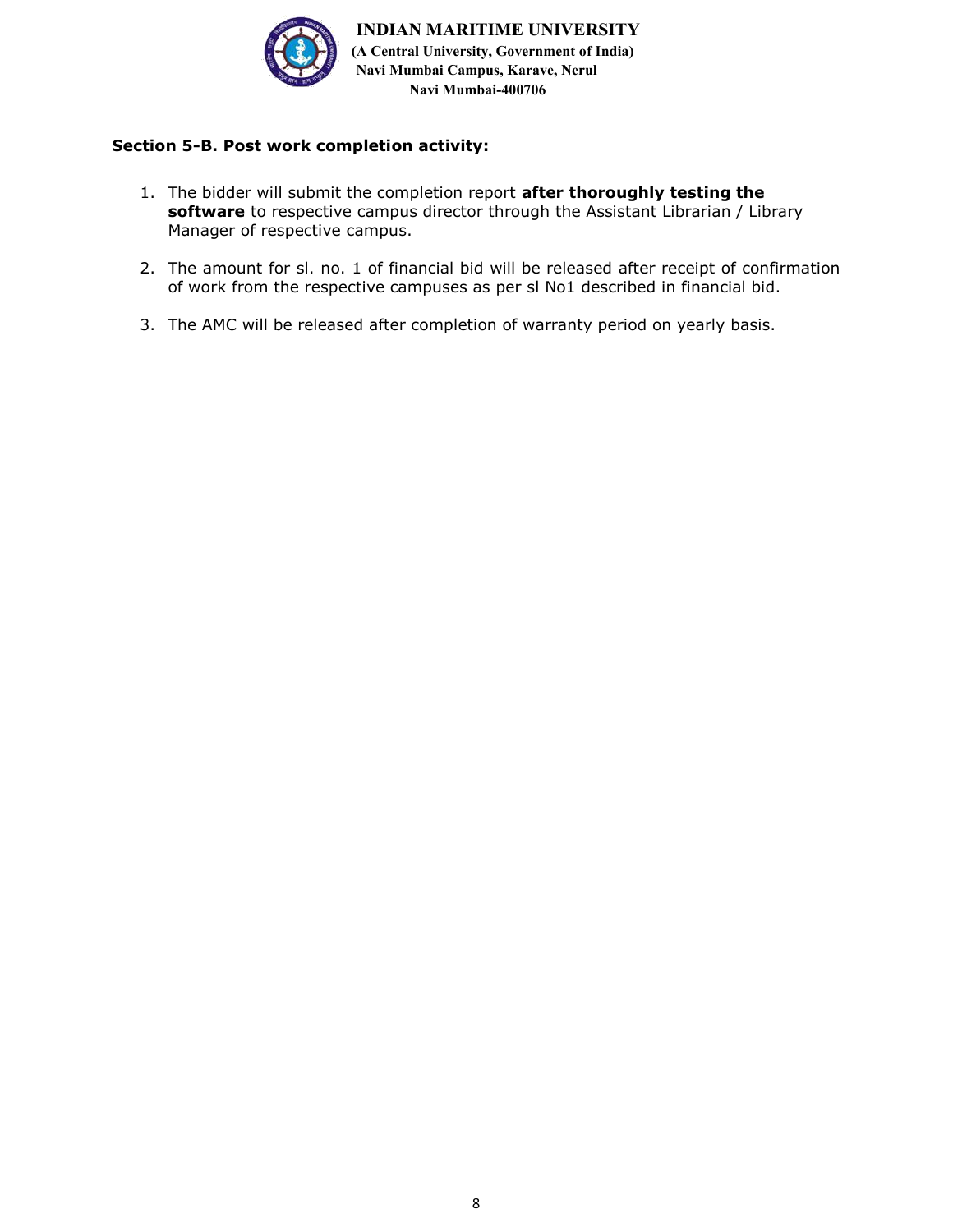

# Section 6 Scope of the work:

## Implementation, Support Services, Data Migration and Training on Cloud based KOHA Library Management System (LMS)

| SI No Brief Description of Scope of Work: |    |                                                                                                                                                       |  |  |
|-------------------------------------------|----|-------------------------------------------------------------------------------------------------------------------------------------------------------|--|--|
|                                           |    | A. Installation and Configuration:                                                                                                                    |  |  |
|                                           | a. | Installation of Latest stable version of Koha on centralized cloud server of                                                                          |  |  |
|                                           |    | service provider.                                                                                                                                     |  |  |
|                                           | b. | 7 number of instances with independent databases for all IMU Campus                                                                                   |  |  |
|                                           |    | libraries with individual OPAC of each library.                                                                                                       |  |  |
|                                           | c. | Union catalogue of all IMU Campus library data shall be accessed across all                                                                           |  |  |
|                                           |    | the campus.                                                                                                                                           |  |  |
|                                           | d. | E-Mail Service for reminder and notifications.                                                                                                        |  |  |
|                                           | e. | The bidder shall be responsible to provide remote assistance through a phone                                                                          |  |  |
|                                           |    | call, chat, email. In an exceptional case, the institute may insist bidder                                                                            |  |  |
|                                           |    | conduct onsite visit.                                                                                                                                 |  |  |
|                                           | f. | Backup of all the databases along with each and every transactions of all                                                                             |  |  |
|                                           |    | campus libraries.                                                                                                                                     |  |  |
|                                           | g. | Data Privacy, Confidentiality & Security: Vendor should strictly ensure                                                                               |  |  |
|                                           |    | privacy, confidentiality and security of all clients' data.                                                                                           |  |  |
|                                           | h. | Freedom from vendor lock-in: Customer will own both software and data and                                                                             |  |  |
|                                           |    | should be able to switch the vendors at any time. In case, for any reason, if                                                                         |  |  |
|                                           |    | vendor discontinues the arrangement of hosting and maintenance of clients                                                                             |  |  |
|                                           |    | data for some reason or client wants to run their own server, a notice of                                                                             |  |  |
|                                           |    | minimum three months should be given from either side and vendor should                                                                               |  |  |
|                                           |    | facilitate smooth transfer of data to customer's server, so that library services                                                                     |  |  |
|                                           |    | are not disrupted at any point of time.                                                                                                               |  |  |
|                                           | i. | Standards compliance: MARC21, Z39.50, UTF8/Unicode, SIP2 etc.                                                                                         |  |  |
|                                           | j. | Koha being open source software, any customization and configuration details                                                                          |  |  |
|                                           |    | as per requirements of client should be documented and provided to client for                                                                         |  |  |
|                                           |    | future references.                                                                                                                                    |  |  |
|                                           | k. | Integration of subscribed online journals and magazines in the OPAC.                                                                                  |  |  |
|                                           |    |                                                                                                                                                       |  |  |
|                                           |    | B. Onsite Training on Koha for Library Staff:                                                                                                         |  |  |
|                                           |    |                                                                                                                                                       |  |  |
|                                           |    | 1. Training on all features of the Software for successful functioning of the library<br>automation including maintenance.                            |  |  |
|                                           |    | 2. Three days training at each Campus Libraries.                                                                                                      |  |  |
|                                           |    | 3. Location of Libraries where training need to be provided, IMU Navi Mumbai                                                                          |  |  |
|                                           |    | campus, IMU Mumbai port, IMU Kolkata, IMU Kochi, IMU Chennai, IMU Vizag.<br>4. Before completing the project it is mandatory to provide all necessary |  |  |

documentation / operational manuals/instructions required for optimum use of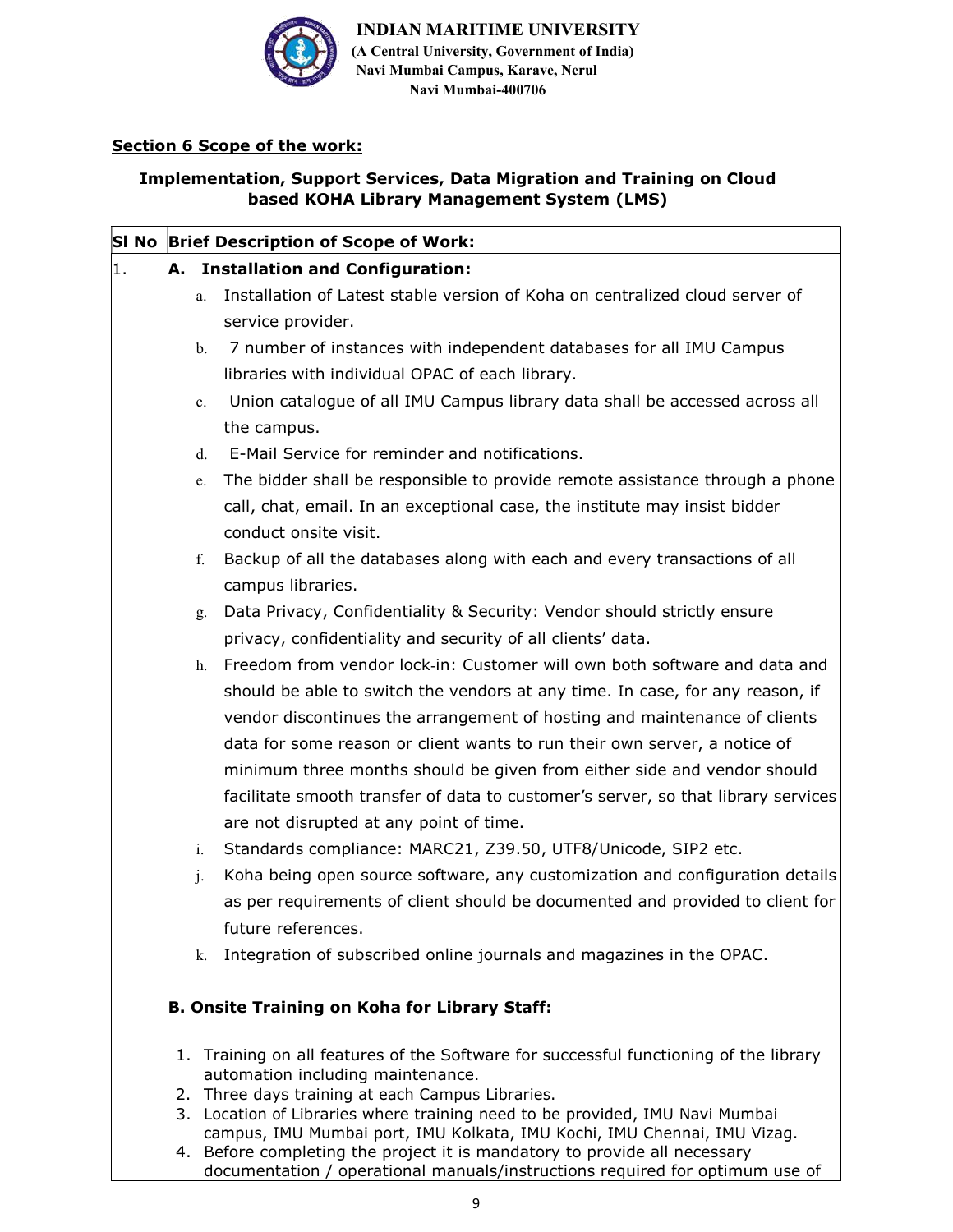

| the software including installation, customization, data migration process guide.     |
|---------------------------------------------------------------------------------------|
| <b>C. User acceptation Test:</b>                                                      |
| 1. After installation, customization and implementation the software testing with     |
| sample data at all the campuses need to be carried out for its satisfactory           |
| function.                                                                             |
|                                                                                       |
| 2. AMC for koha services:                                                             |
|                                                                                       |
| AMC for the period of three years after completion of warranty period.<br>а.          |
| Monitor overall health of the application environment for smooth functioning of<br>b. |
| day today transactions.                                                               |
| c. Support and help desk facilities for day to day affairs of the library on KOHA     |
| LMS, on annual basis. Support should be provided through Email, Phone, Online,        |
| and personal visit once in 6 months etc.                                              |
| d. The bidder shall be responsible to upgrade the new version of Koha with            |
| necessary patches & customizations already active in the previous version of          |
| Koha, at no extra cost during warranty period / AMC period.                           |

# Tender Estimate Cost: 8, 00,000.00

## Penalty clause:

| <b>SL</b><br><b>NO</b> | Item / Work description                                                                                                         | <b>Duration for</b><br>completing the<br>work  | <b>Penalty</b>                                                                                                                                                                                                                                                                                                                                                                                                       |
|------------------------|---------------------------------------------------------------------------------------------------------------------------------|------------------------------------------------|----------------------------------------------------------------------------------------------------------------------------------------------------------------------------------------------------------------------------------------------------------------------------------------------------------------------------------------------------------------------------------------------------------------------|
| 1.                     | Installation, customization and<br>implementation of cloud based<br>koha software across all the 7<br>campuses libraries of IMU | $20$ days                                      | If fail to complete the work as said in<br>Scope of work SL No.1 within 15 days<br>the penalty 6% of the cost as said in SI<br>no 1 of tender estimate cost table will<br>be imposed per week of delay.                                                                                                                                                                                                              |
| 2.                     | AMC charges for the period of<br>three years after completing<br>the warranty period                                            | All kind of<br>problems need<br>to be attended | If fails to attend and resolve the minor<br>problem such as Network down, error<br>in server, other technical issues which<br>within 12 hours. are resolve within 3 hrs the penalty of<br>Rs.1000 per day will be imposed. The<br>major problems such as server crash,<br>corrupt of database, etc need to be<br>resolved within 12 hours. If fails to<br>resolve the penalty of Rs.2000 will be<br>imposed per day. |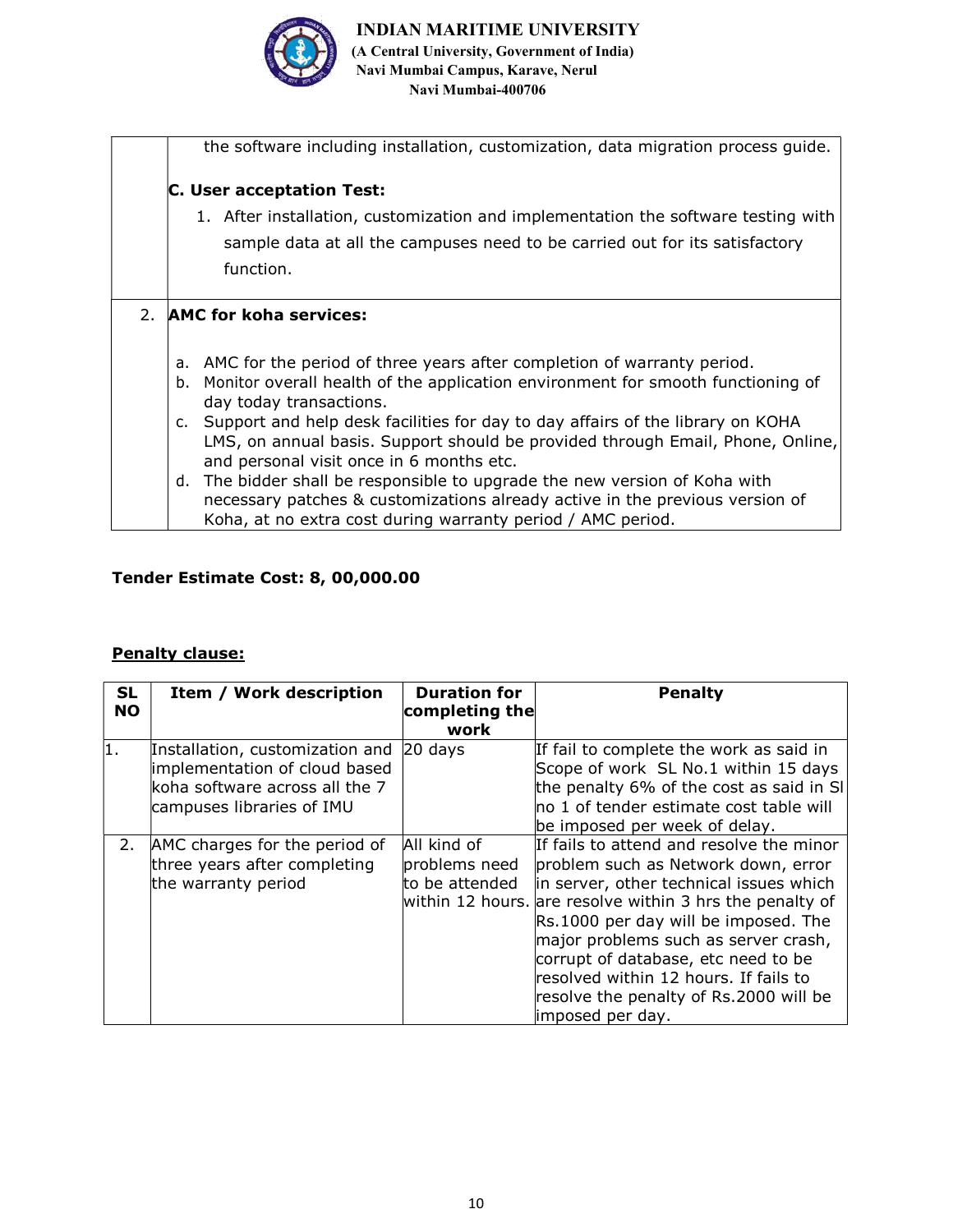

Annexure - 1

## RESPONSE SHEETS FOR TECHNICAL BID

Technical qualification will be based on meeting the criteria regarding bidder's experience and financial position, as demonstrated by the bidder's responses (with documentation wherever required) at various points mentioned below.

|    | SI No Technical Specification details                                                                                                                                                                                                                                                   | Page number of the |
|----|-----------------------------------------------------------------------------------------------------------------------------------------------------------------------------------------------------------------------------------------------------------------------------------------|--------------------|
|    |                                                                                                                                                                                                                                                                                         | document attached. |
| 1. | The bidder must have successfully executed work for "deployment<br>of koha" during last 3 years, as per below. (Similar work:<br>Deployment of Koha)                                                                                                                                    |                    |
|    | Three similar work completed with each overall costing of INR<br>1,00,000.00                                                                                                                                                                                                            |                    |
|    | OR.                                                                                                                                                                                                                                                                                     |                    |
|    | Two similar work completed with each overall costing of INR<br>2,00,000.00                                                                                                                                                                                                              |                    |
|    | OR.                                                                                                                                                                                                                                                                                     |                    |
|    | One similar work completed with overall costing of INR<br>3,00,000.00                                                                                                                                                                                                                   |                    |
|    | [Mode of proof: Copy of purchase order / Contract for providing<br>'Award of work'. Copy of completion certificate / Final Invoice/<br>Letter indicating return of security deposit for providing satisfactory<br>Completion of work'. Should be furnished for each of the projects.]   |                    |
| 2. | The bidder has experience of migrating data from LIBSYS to Koha<br>software for at least 03 universities/IITs/IIMs/ NITs / Institutes of<br>national recognized (List of institutes where migration process<br>carried out to be submitted in the company letter head)                  |                    |
| 3. | The vendor(s)/bidder(s) should have implemented similar koha<br>project in at least 3 universities/IITs/IIMs/ NITs/ Institutes of<br>national recognized in India. (Attach the document evidence in the<br>company letter head with URL of implemented University /<br>IITs/IIMs/NITs.) |                    |
| 4. | Provide undertaking of bibliographic, user and transaction data<br>security certificate need to be provided in the company letterhead.<br>(Find the undertaken format at annexure $-4$ )                                                                                                |                    |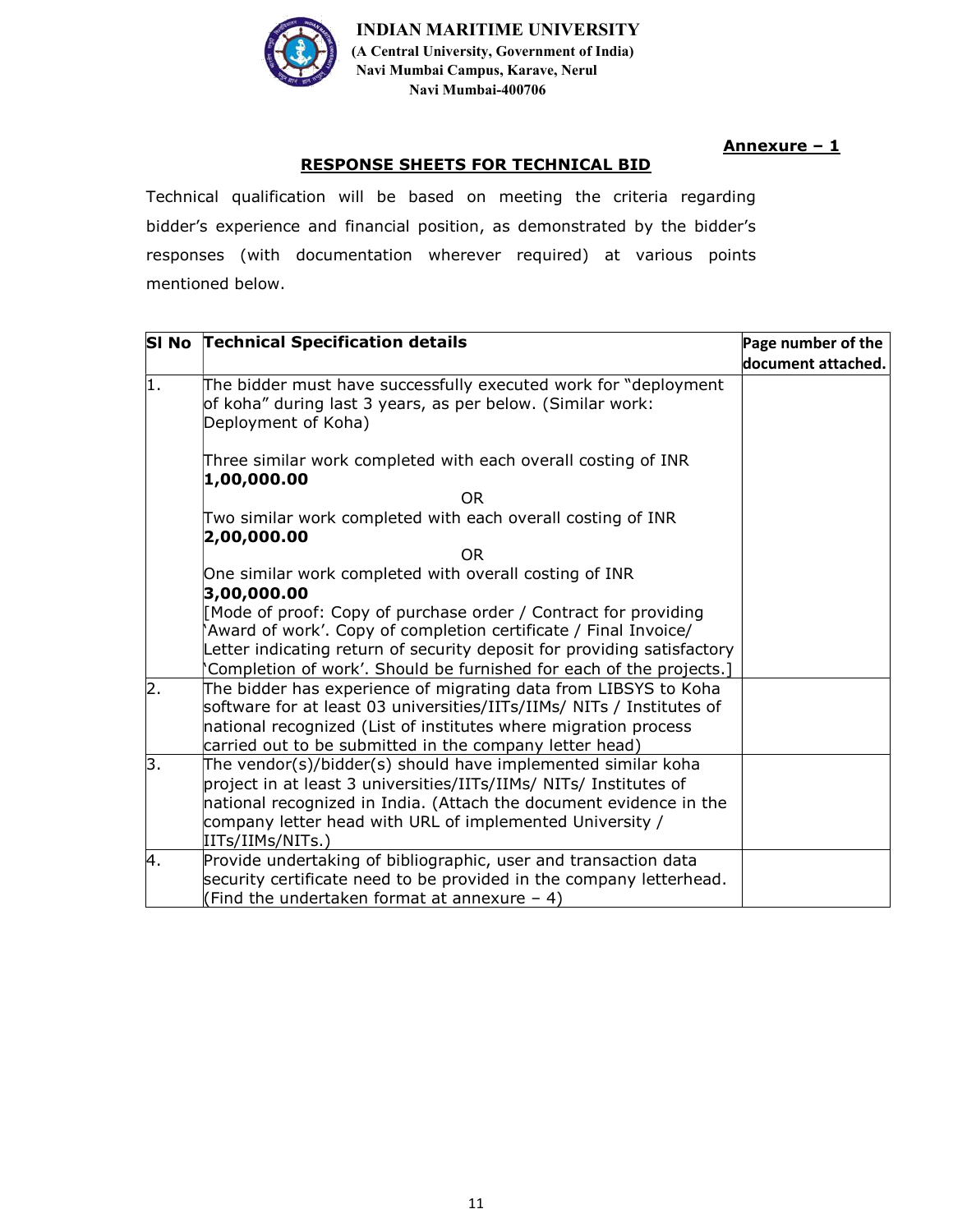

Tender for Installation, Integration, Implementation of cloud based koha Library software across IMU 7 campus libraries (IMU HQ, Chennai, Kochi, Kolkata, Navi Mumbai, Mumbai port campus and vizag).



TENDER No: IMU/2018/0018 Issue Date: 05th March, 2019

# FINANCIAL BID

| Last Date and Time of submission of the $1700$ hrs on $05th$ March, 2019<br><b>Tender</b> | IMU, Navi Mumbai Campus             |
|-------------------------------------------------------------------------------------------|-------------------------------------|
| <b>Tentative Date and Time of opening of</b>                                              | 1430 Hrs on $08th$ March, 2019,     |
| the Financial Bids                                                                        | IMU Navi Mumbai Campus(tentatively) |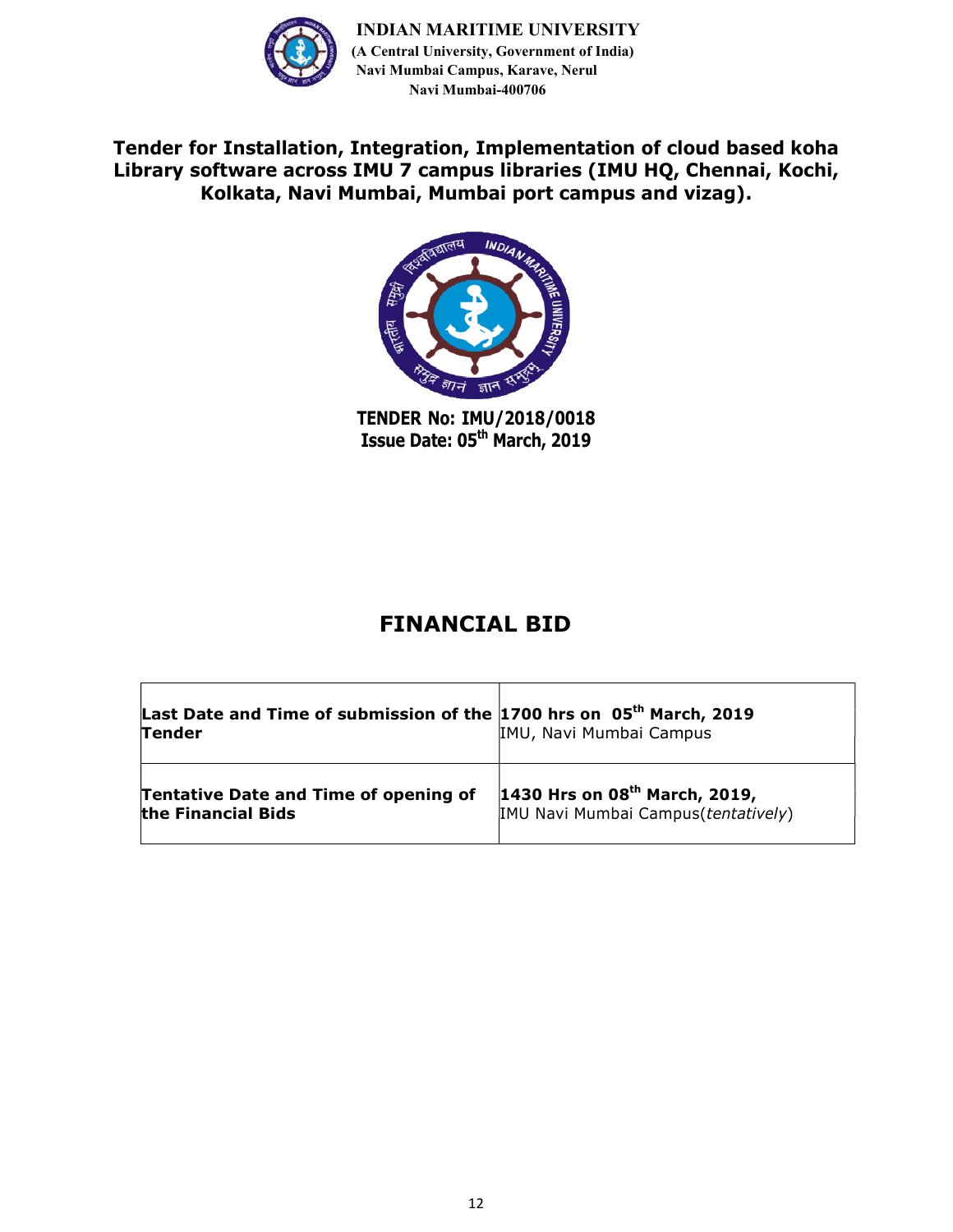

Annexure – 2

# RESPONSE SHEETS FOR PRICE BID

(Lowest price quoted may be considered for financial evaluation and finalization of tender)

| SI.<br>No. | <b>Item Description</b>                                                                                                                                                                                                                                                                                                                     | <b>Total Amount</b><br>exclusive of all<br>taxes and duties<br>(In Figures) | <b>Total Amount</b><br>exclusive of all<br>taxes and duties<br>(In Words) |
|------------|---------------------------------------------------------------------------------------------------------------------------------------------------------------------------------------------------------------------------------------------------------------------------------------------------------------------------------------------|-----------------------------------------------------------------------------|---------------------------------------------------------------------------|
| 1          | Providing 7 no of cloud based Koha LMS<br>instances with service such as Installation,<br>Customization, and creation of Union catalogue<br>of all IMU campuses & Training across all the 7<br>campuses of IMU. Including of warranty period<br>(Minimum warranty period of one year) From the<br>date of acceptance of the purchase order. |                                                                             |                                                                           |
| 2          | AMC charges per year for the period of three year<br>after completing of warranty period (For all the<br>existing services and setup).                                                                                                                                                                                                      |                                                                             |                                                                           |
|            | Total Amount                                                                                                                                                                                                                                                                                                                                |                                                                             |                                                                           |

Note: The prices quoted should be on Indian Rupee basis and should include the base price (inclusive of freight, forwarding, Insurance coverage till acceptance and delivery at IMU-NMC), installation, integration and testing. GST / Taxes are excluded of base price.

I/we am/are submitting my/our best offer in response of your reference vide…………………. Dated……………… for your further course of evaluation. I/We bind myself/ourselves for compliance of the above the work if offered.

Date: Date: Signature of the Tenderer with Seal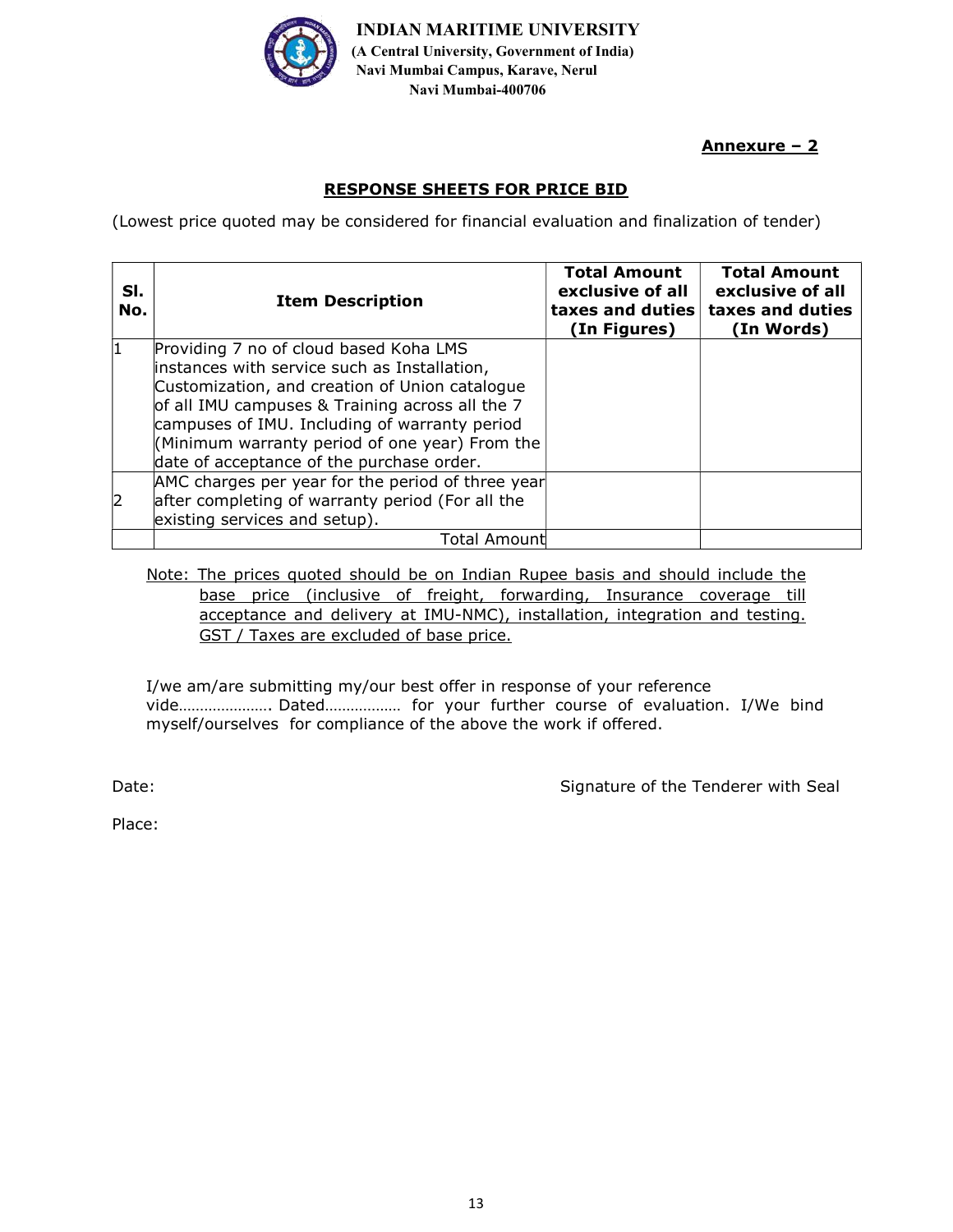

## Annexure - 3

#### Declaration regarding Blacklisting/Debarring (On company letter head)

Ref. No. Date:

To The Director (In-charge), Indian Maritime University, Navi Mumbai Campus

Sub.: Declaration regarding Blacklisting/Debarring for taking part in tender.

Sir,

I/We \_\_\_\_\_\_\_\_\_\_\_\_\_\_\_\_\_\_\_\_\_\_\_\_\_\_\_\_\_\_\_\_\_\_\_\_\_ Firm/Contractor/Manufacturer / Partner(s)/Authorized Distributor/agent of M/s.\_\_\_\_\_\_\_\_\_\_\_\_\_\_\_\_\_\_\_\_\_\_\_\_\_\_\_\_\_\_\_\_\_\_\_\_\_\_\_\_ hereby declare that the firm/company namely M/s. The same of the state of the blacklisted or debarred in the past by Union / State Government or organization from taking part in Government tenders in India.

Or

| I/We       |                                                                               | Firm/Contractor/Manufacture / Partner(s)/ |                 |
|------------|-------------------------------------------------------------------------------|-------------------------------------------|-----------------|
| Authorized | Distributor/Agent                                                             | οf                                        | M/s.            |
|            |                                                                               | hereby declare that the                   |                 |
|            | Firm/company namely M/s.                                                      |                                           | was blacklisted |
|            | or debarred by Union/State Government or any Organization from taking part in |                                           |                 |
|            |                                                                               |                                           |                 |
|            |                                                                               |                                           | and now         |
|            | the firm/company is entitled to take part in Government tenders.              |                                           |                 |

In case the above information found false I/we are fully aware that the tender/ contract will be rejected/cancelled by the Indian Maritime University, Navi Mumbai Campus, and EMD/ Performance Security shall be forfeited.

In addition to the above, Indian Maritime University, Navi Mumbai Campus shall not be responsible to pay the bills for any completed / partially completed work.

[Name, Signature & Seal] for and on behalf of M/s.

Note: This letter shall be on the letterhead of the company and shall be signedby a person competent and having the power of attorney to bind the company/firm.

Date: Date: Signature of the Tenderer with Seal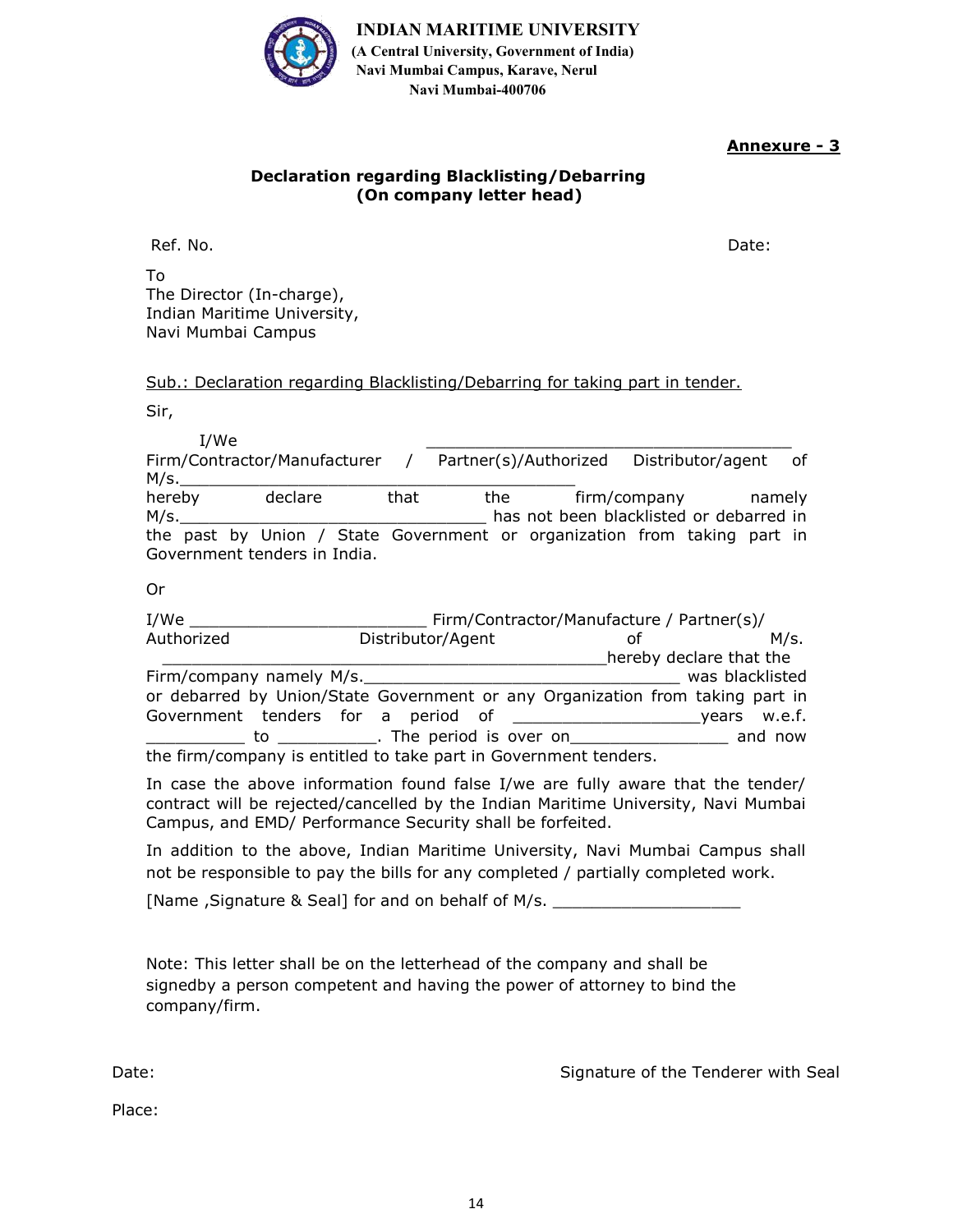

## Annexure - 4

#### Providing Undertaken of data security and data loss. (On company letter head)

Ref. No. Date:

To The Director, Indian Maritime University, Navi Mumbai Campus

We take this opportunity to provide the Cloud based Koha LMS service to all the campus libraries of Indian Maritime University. Here we give undertaken that the bibliographic and users data stored in our cloud based Koha LMS is not been used for any other purpose apart from Indian Maritime university use. All the data stored with us is taken care in all respect, there will not be any misuse, loss of IMU data from our end.

In case of Data loss the same data will be recovered or replaced from our end.

Date:

Signature of the Tenderer with Seal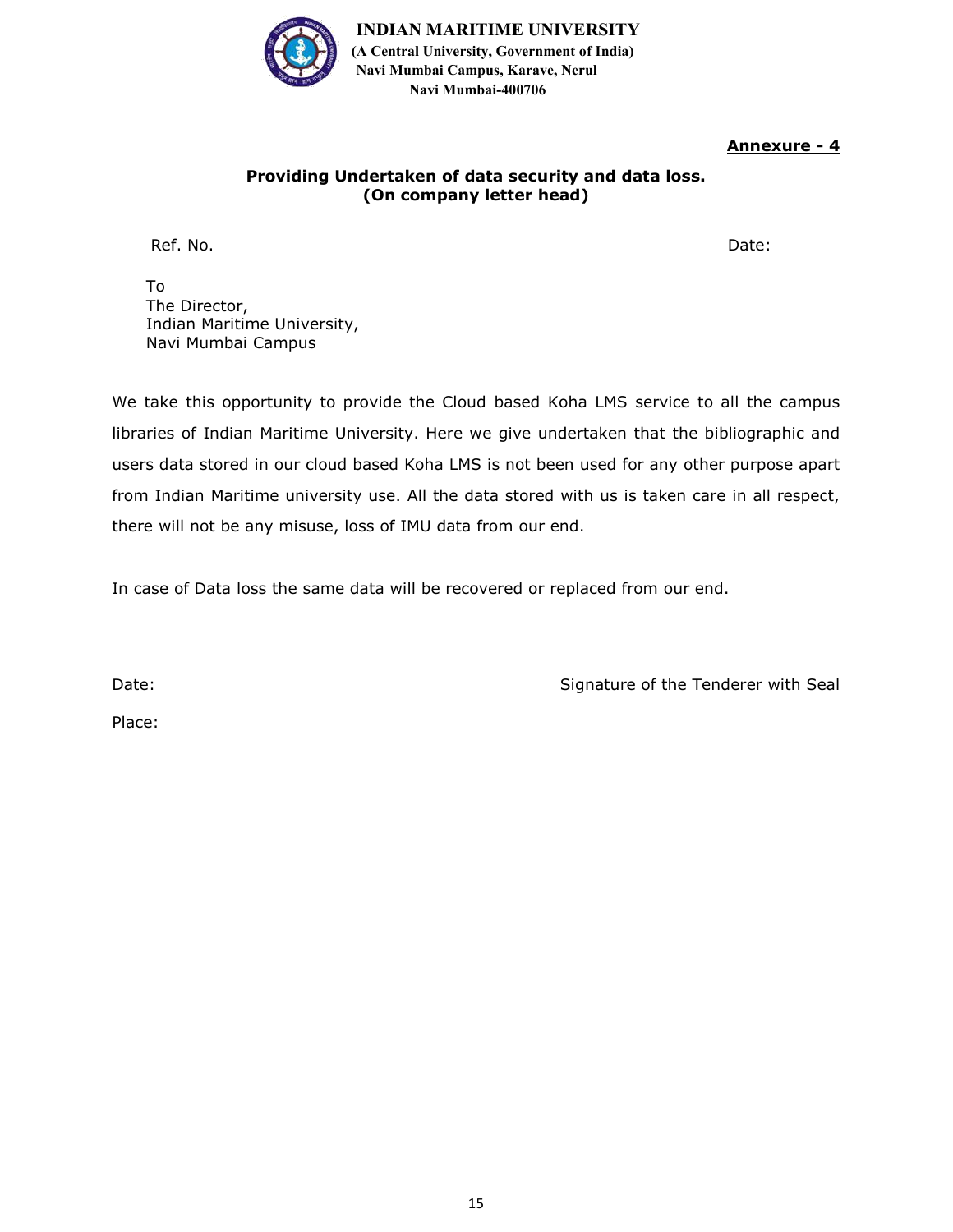

Annexure – 5

To The Director, Indian Maritime University, Navi Mumbai Campus

## Information about Bidder

(Must be submitted along with Tenders)

| Sl.no | <b>Description</b>                                           | <b>Details</b> |  |
|-------|--------------------------------------------------------------|----------------|--|
| 1.    | Name of the Bidder/Vendor/Firm                               |                |  |
| 2.    | Complete Postal Address                                      |                |  |
| 3.    | Contact Person to whom all references shall be made          |                |  |
|       | Website Address                                              |                |  |
|       | Name of the Authorised Person                                |                |  |
| 4.    | Phone No                                                     |                |  |
|       | Fax No                                                       |                |  |
| 5.    | Email ID                                                     |                |  |
| 6.    | Date of establishment of the Firm                            |                |  |
| 7.    | Whether registered with Government Authorities.              |                |  |
|       | (Self-attested copies of all certificates of registration to |                |  |
|       | be enclosed)                                                 |                |  |
|       | EMD (refundable):                                            |                |  |
|       | Amount                                                       |                |  |
|       | DD No                                                        |                |  |

Date: Date: Signature of the Tenderer with Seal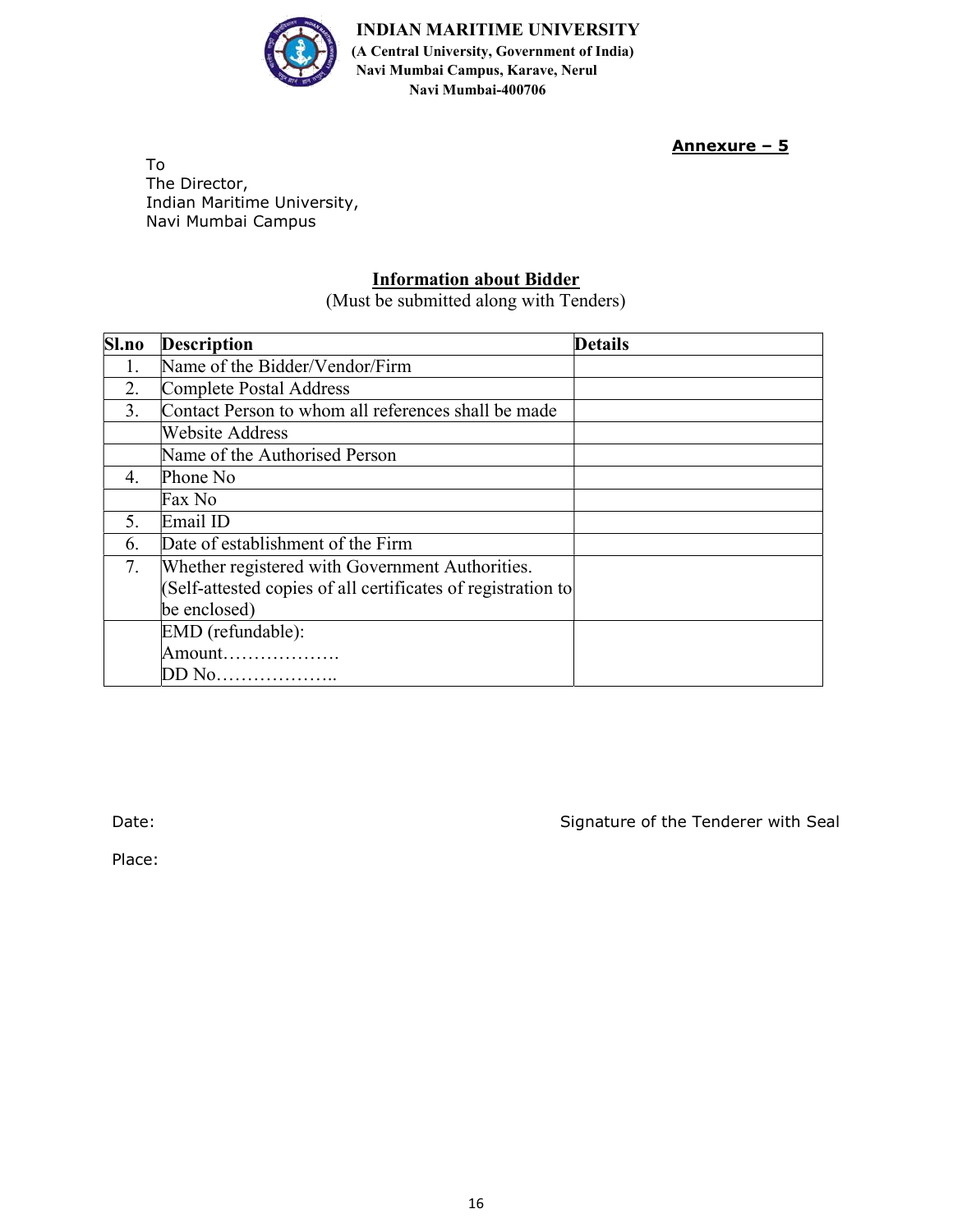

Annexure -6

# Sample Bibliographic Data Entry Format

## **Author Entry**

| Field<br><b>Indicators</b> |             |    | <b>Bibliographic details - Example</b>                                                                                                                                                                                                                                                                                                                                                                                                                    |  |
|----------------------------|-------------|----|-----------------------------------------------------------------------------------------------------------------------------------------------------------------------------------------------------------------------------------------------------------------------------------------------------------------------------------------------------------------------------------------------------------------------------------------------------------|--|
| 008                        |             |    | 160408s2016 ne a b 001 0 eng                                                                                                                                                                                                                                                                                                                                                                                                                              |  |
| 020                        |             |    | \$a9789041166647\$c Price                                                                                                                                                                                                                                                                                                                                                                                                                                 |  |
| 040                        |             |    | \$a DLC \$b eng \$e AACR                                                                                                                                                                                                                                                                                                                                                                                                                                  |  |
| 041                        | 0           |    | \$a - Language code of text                                                                                                                                                                                                                                                                                                                                                                                                                               |  |
| 044                        |             |    | \$a - MARC country code                                                                                                                                                                                                                                                                                                                                                                                                                                   |  |
| 082                        | 0           | 0  | \$a 387.5 \$b ABR \$2 23                                                                                                                                                                                                                                                                                                                                                                                                                                  |  |
| 100                        | $\mathbf 1$ |    | \$a Abrahamson, J.                                                                                                                                                                                                                                                                                                                                                                                                                                        |  |
| 245                        | 1           | 0  | $\$$ a International taxation of manufacturing and distribution / $\$$ c John<br>Abrahamson.                                                                                                                                                                                                                                                                                                                                                              |  |
| 250                        |             |    | \$a7th ed.                                                                                                                                                                                                                                                                                                                                                                                                                                                |  |
| 260                        |             |    | Sa Netherlands:                                                                                                                                                                                                                                                                                                                                                                                                                                           |  |
|                            |             |    | \$b Kluwer Law International,                                                                                                                                                                                                                                                                                                                                                                                                                             |  |
|                            |             |    | Sc 2016.                                                                                                                                                                                                                                                                                                                                                                                                                                                  |  |
| 300                        |             |    | \$a xxx, 461 p. : \$b ill. ; \$c 25 cm.                                                                                                                                                                                                                                                                                                                                                                                                                   |  |
| 490                        | 0           |    | \$a Series on international taxation; \$v v. 56                                                                                                                                                                                                                                                                                                                                                                                                           |  |
| 504                        |             |    | \$a Includes bibliographical references and index.                                                                                                                                                                                                                                                                                                                                                                                                        |  |
| 505                        | 0           |    | $\$ a Introduction – Overview of international taxation – Examples of<br>country tax systems - Manufacturing - Procurement companies -<br>Distribution and regional sales companies - Shipping and air transport<br>Value added $tax - Customs$ duties and $tariffs - The digital economy$<br>Social security taxes $-$ Tax incentives $-$ Taxation issues for dividends<br>and profit distributions - Taxation issues for funding and interest<br>flows. |  |
| 650                        |             | 0  | Sa Manufacturing industries \$x Taxation \$x Law and legislation.                                                                                                                                                                                                                                                                                                                                                                                         |  |
| 650                        |             | 0  | Sa International business enterprises \$x Taxation \$x Law and<br>legislation.                                                                                                                                                                                                                                                                                                                                                                            |  |
| 650                        |             | 10 | Sa Double taxation.                                                                                                                                                                                                                                                                                                                                                                                                                                       |  |
| 856                        |             |    |                                                                                                                                                                                                                                                                                                                                                                                                                                                           |  |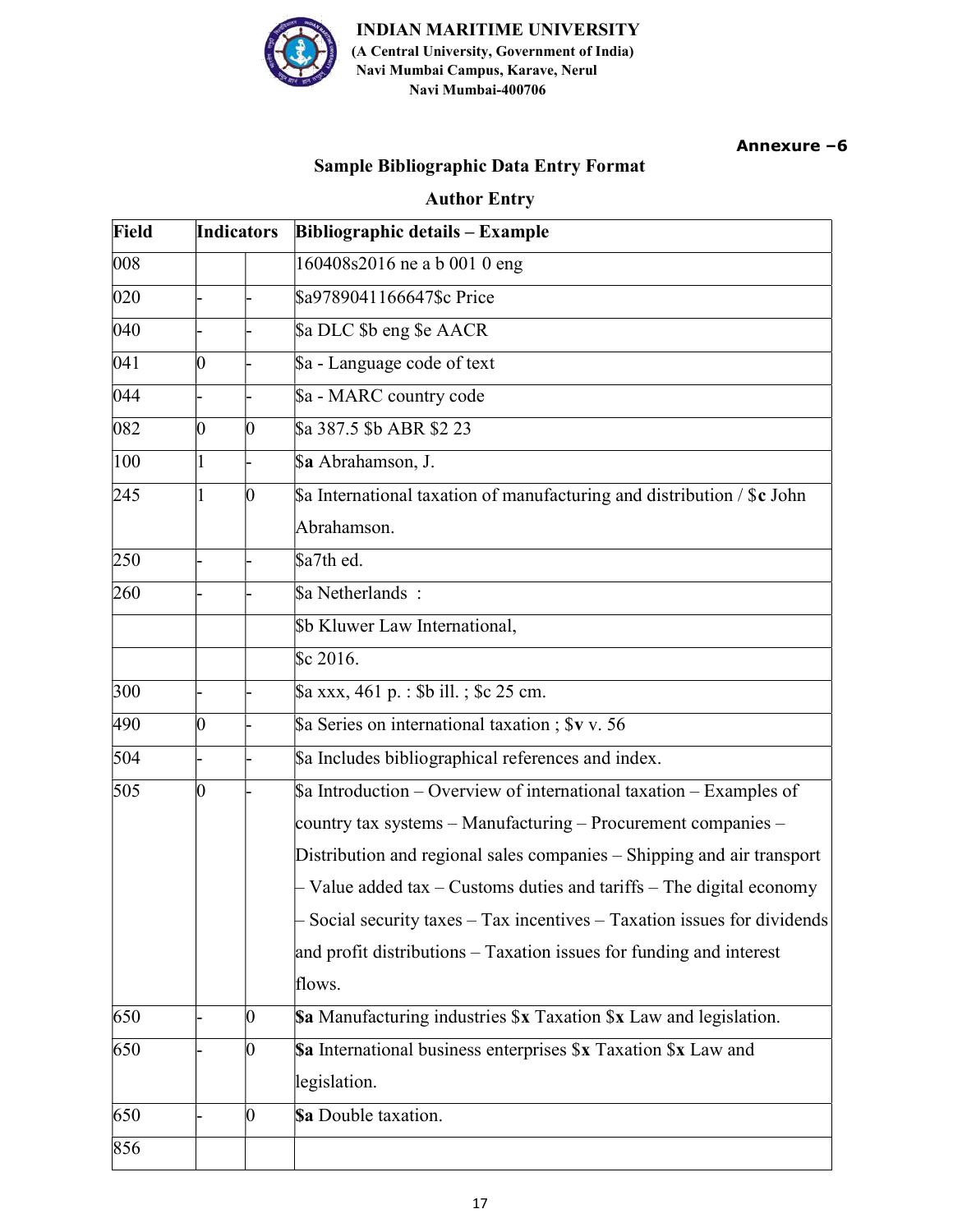

# **Corporate Author Entry**

| <b>Field</b> |   | <b>Indicators</b> | <b>Bibliographic details - Example</b>             |
|--------------|---|-------------------|----------------------------------------------------|
| 008          |   |                   | 160408s2016 ne a b 001 0 eng                       |
| 020          |   |                   | \$a9789041166647\$c Price                          |
| 040          |   |                   | \$a DLC \$b eng \$e AACR                           |
| 041          | 0 |                   | \$a - Language code of text                        |
| 044          |   |                   | \$a - MARC country code                            |
| 082          | 0 | 0                 | \$a 623.8881\$b In858 \$2 23                       |
| 110          | 2 |                   | \$a International Maritime Organization            |
| 245          |   | 0                 | \$a Crude oil washing systems.                     |
| 250          |   |                   | \$a Rev. ed                                        |
| 260          |   |                   | \$a London:                                        |
|              |   |                   | \$b International Maritime Organization,           |
|              |   |                   | Sc 1983.                                           |
| 300          |   |                   | \$a xxx, 461 p. : \$b ill. ; \$c 25 cm.            |
| 490          | 0 |                   | \$ Series on international taxation; \$v v. 56     |
| 504          |   |                   | \$a Includes bibliographical references and index. |
| 650          |   | 0                 | Sa Tankers Sx Loading and unloading.               |
| 650          |   | 0                 | \$a Oil pollution of rivers, harbors, etc.         |
| 650          |   | 0                 | Sa Oil pollution of the sea.                       |
| 856          |   |                   |                                                    |